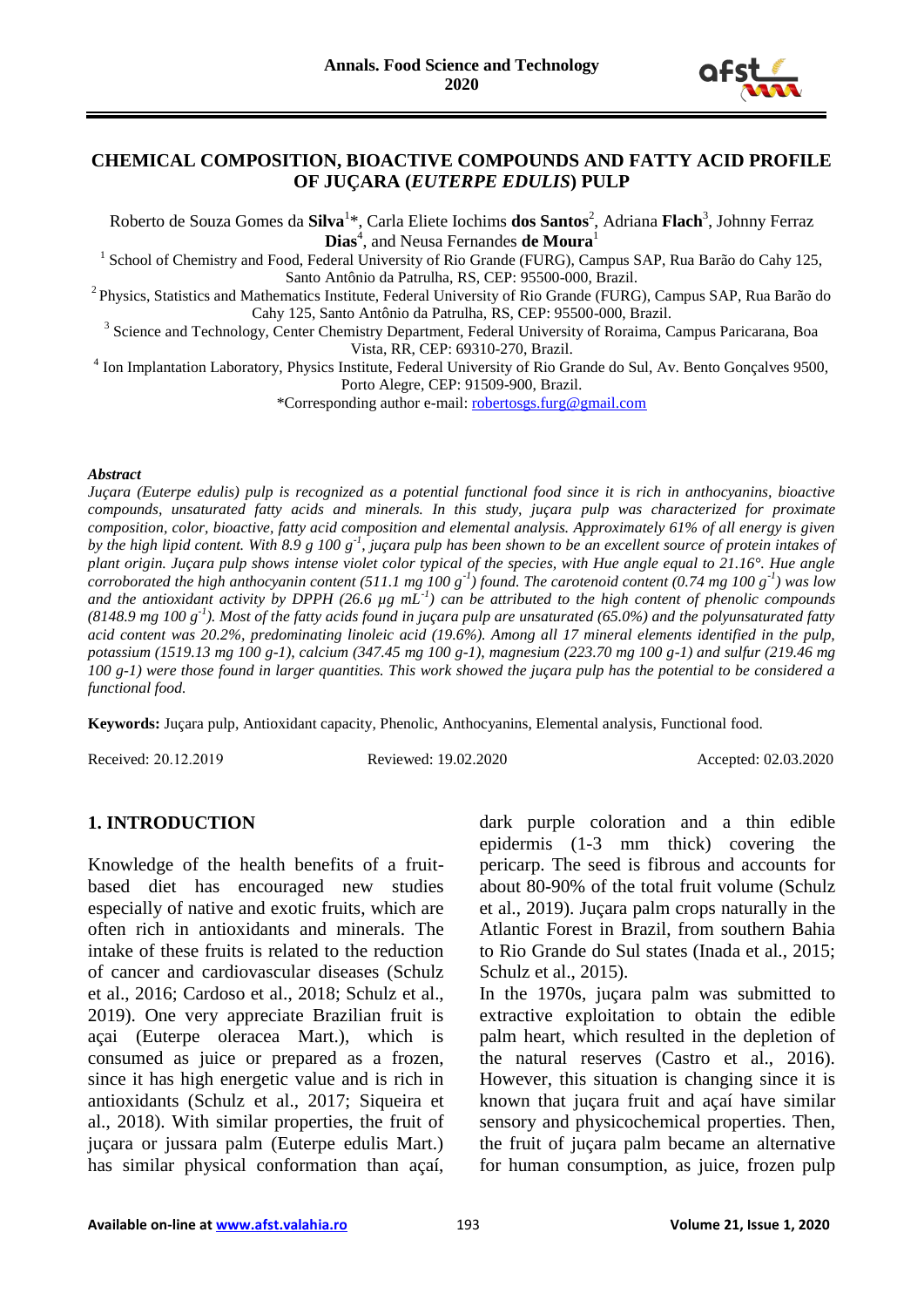

or as raw material to produce other foodstuff. This fact increased the sustainable production of this plant (Inada et al., 2015; Garcia et al., 2019; Schulz et al., 2019).

Juçara pulp is rich in oleic and linoleic acid, protein (Felzenszwalb et al., 2013; Schulz et al., 2016) and minerals (Cardoso et al., 2018). Unsaturated fatty acids play an important role in the nutritional of human health including benefit bone structure in menopausal women, prevent cardiovascular disease and balance glycemic index (Pessoa et al., 2015; Yamaguchi et al., 2015; Souza et al., 2017; Altuna et al. 2018). In addition, minerals such as potassium, calcium, magnesium, phosphorus, iron, chromium and zinc, are important inorganic nutrients, since they act in different physiological processes in the body, sometimes as cofactors of enzymes, and have an essential role in a balanced diet (Silva et al., 2013; Damodaran and Parkin, 2017).

Besides juçara fruit presents important nutritional characteristics, the interest by it has increased mainly due to antioxidant properties attributed to its high bioactive compounds, such as flavonoids, which are responsible for protecting the organism against oxidative damages caused by free radicals (Inada et al., 2015; Schulz et al., 2015; Garcia et al., 2019). On the other hand, the high anthocyanin content makes juçara fruit an important option to produce natural food coloring (Pessoa and Teixeira, 2012). Since the composition of the fruit may be related to climate and soil characteristics as well as to anthropogenic factors (crop, harvest and fruit process), it is important to study the product crop in different regions. In this context, the aim of the present work was to evaluate the chemical composition, the bioactive compounds and the fatty acid profile of the pulp of juçara fruit available in the Brazilian south region.

## **2. MATERIALS AND METHODS**

## **2.1 Samples**

Juçara pulp samples were supplied by farmers from rural communities of Maquiné (Rio Grande do Sul state, Brazil, 29° 40' 30" S 50° 12' 25" O). The samples were packed in polyethylene bags and transported in a box filled with eutectic ice to the Natural Products Laboratory (Federal University of Rio Grande, Santo Antônio da Patrulha). The material was stored at -21°C for no longer than 90 days. All chemical reagents used were of analytical grade.

# **2.2 Centesimal composition**

Moisture, lipid, protein and ash contents of juçara pulps were determined in triplicate using standard procedures (AOAC, 2005). The total carbohydrate content was determined by difference. The total energy value was estimated using the water conversion values of 9 kcal  $g^{-1}$  for lipids and 4 kcal  $g^{-1}$  for proteins and carbohydrates.

## **2.3 Color analysis**

The color of the juçara pulp was measured by a colorimeter (Minolta, CR-400, Japan). The color was expressed as lightness  $L^*$  ( $L^* = 0$ black and  $L^* = 100$  white), chromaticity a<sup>\*</sup> ( $a^*$  green and  $+a^*$  red) and  $b^*$  (- $b^*$  blue and  $+b^*$ yellow), and Hue angle (H°) values. Hue angle is represented in degrees, according to Equation 1 and corresponding to the threedimensional diagram of colors, where 0° is the red, 90° is the yellow, 180° is the green and 270° is the blue. All measurements were performed in triplicate.

$$
H^{\circ} = \tan^{-1}(b^*/a^*)
$$
 (Equation 1)

# **2.4 Bioactive composition**

## *2.4.1 Total phenolic content*

The total phenolic content was obtained according to the methodology described by AOAC (2005), with some adaptation. This method is based on the alkaline reduction of the Folin-Denis reagent by the phenols to molybdenum, which promote blue coloration. The calibration curve used was based on gallic acid and the absorbance was measured in a spectrophotometer UV-VIS (Halo, SB-10, UK) at 760 nm. The results were expressed as mg of gallic acid equivalent  $g^{-1}$  of dry pulp (mg GAE  $(g^{-1})$ .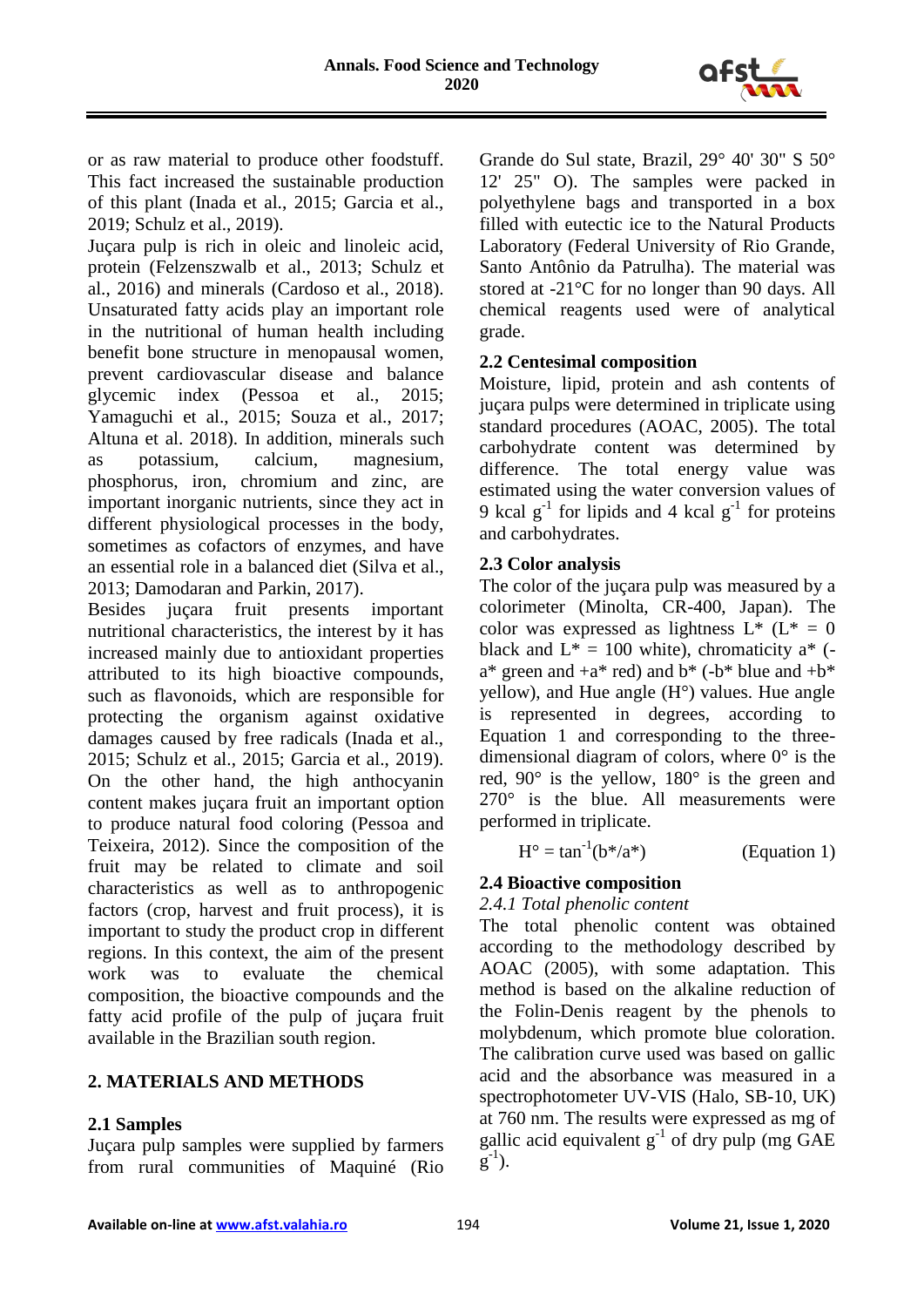

## *2.4.2 Total anthocyanin content*

The total anthocyanin content of juçara pulp was determined based on the method of Fuleki and Francis (1968) with minor modifications. The juçara pulp was separated into 50 g fractions and supplemented with 90 mL extraction solution (70:30 ethanol: water). HCl was added to pH 2.0. After, the sample was allowed to stand for 24 h, filtered and transferred to a flask. The total volume was adjusted to 100 mL. The content of the flask was centrifuged at 8000 rpm for 10 min and the supernatant was filtered through a Whatman filter paper number 4. Then, the extract was washed with ethyl ether to remove chlorophyll. For the analysis of each sample, 1 mL of the concentrated extract was transferred to a 10 mL volumetric flask, and the volume was completed with 85:15 of 95% ethanol:1.5 N HCl. The absorbance reading was performed at 535 nm and the total anthocyanin content was quantified by Equation 2. Results were expressed as mg anthocyanin  $100 \text{ g}^{-1}$  juçara pulp.

$$
C = 100(Abs_{535} M f) / (\epsilon L)
$$
 (Equation 2)

In Equation 2, C represents the cyanidin-3 glicoside concentration (mg 100  $g^{-1}$ ), Abs<sub>535</sub> is the absorbance at 535 nm, M is the molar weight of cyanidin-3-glicoside  $(449.2 \text{ g mol}^{-1})$ , f is the dilution factor,  $\varepsilon$  is the molar extinction coefficient for cyanidin-3-glucoside (26900 L  $mol<sup>-1</sup>$  cm<sup>-1</sup>) and L is the optical path in the bucket.

## *2.4.3 Antioxidant activity by DPPH*

The antioxidant activity of the juçara pulp was studied through the evaluation of the free radical-scavenging effect on the 2,2-diphenyl-1-picryl-hydrazyl radical (DPPH) radical. The method was described by Brand-Williams *et al.* (1995). Briefly, a solution of 0.06 mmol  $L^{-1}$ DPPH was prepared in 100 mL of methanol. Then, an aliquot of 1.2 g of sample was added to 3.9 mL of DPPH solution. The decrease in absorbance at 515 nm was monitored using the UV-VIS spectrophotometer (Halo, SB-10, UK) every 10 min until the reaction was in equilibrium. The antioxidant activity was quantified as the equivalent concentration of oxidant required to reduce the original amount of free radical by 50% ( $EC_{50}$ ), expressed in  $\mu$ g  $mL^{-1}$ .

#### *2.4.4 Carotenoids content*

Quantification of carotenoids was performed following the methodology described by Rodrigues-Amaya and Kimura (2004). Aliquots of juçara pulp were extracted with acetone/petroleum ether in a separatory funnel. Then, the organic phase was analyzed by spectrophotometry at 450 nm. Results were expressed as mg carotenoid  $100 g^{-1}$  juçara pulp.

## **2.5 Fatty acid composition**

The oil for fatty acid analysis was obtained of pulp extraction with hexane in a Soxhlet type apparatus. Fatty acid methyl esters (FAMEs) were prepared by methylation, according to the methodology proposed by Joseph and Ackman (1992). In particular, 25 mg of oil was added to 1.5 mL of 0.50 M NaOH in methanol. The mixture was heated in water bath at 100 °C for 5 min. Then, 2 mL of solution  $BF_3$  (14%  $BF_3$  in methanol) were heated in water bath at 100°C for 30 min. After cooling, 1 mL of isooctane was added and the solution was slowly stirred for 30 s. After, 5 mL of saturated NaCl aqueous solution was added to the solution and the supernatant was transferred into a clean flask. Then, 1 mL of isooctane was added. The resulting solution was stirred and the solvent was removed under nitrogen flow until a final volume of 1 mL was reached for chromatographic analysis.

FAMEs were separated using a Shimadzu gas chromatographer (model CG-2010) equipped with flame ionization detector (FID) and Omegawax 250 capillary column (30 x 0.25 mm i.d. x  $0.25 \mu m$ ). The gas flow rates were 1.2 mL min<sup>-1</sup> for  $H_2$  (carrier gas), 30 mL min<sup>-1</sup> for  $N_2$  (makeup gas), and 30 and 300 mL min<sup>-1</sup> for  $H_2$  and synthetic air (flame gases), respectively. Each sample (1 μL) was automatically injected in triplicate, and the sample split rate was 1:50. The operational parameters were as follows: injection and detector temperatures were maintained at 250 °C and 260 °C, respectively; the initial column temperature of 50°C was increased to 220°C at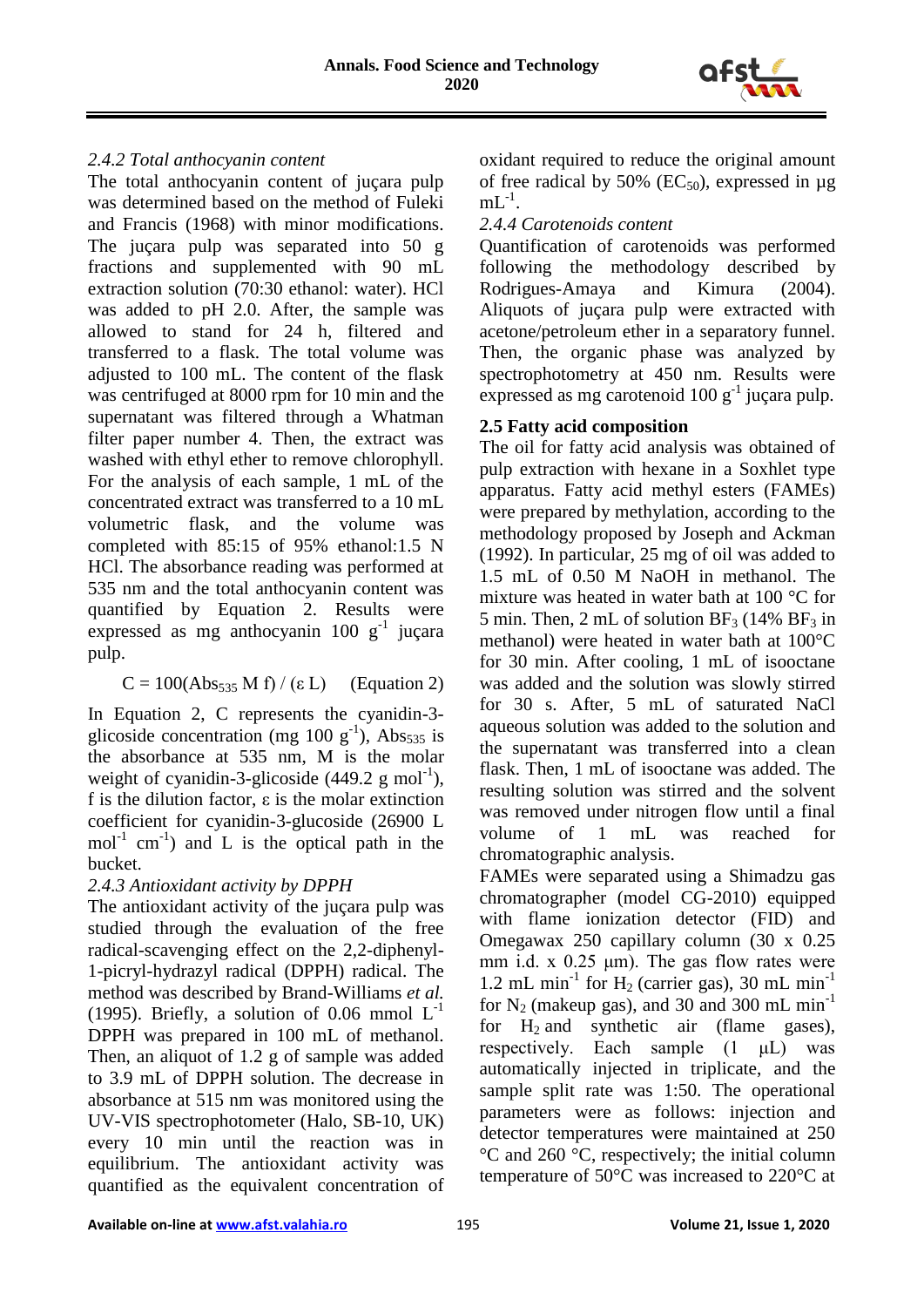

a rate of  $4^{\circ}$ C min<sup>-1</sup>. For fatty acid (FA) identification, the retention times were compared to those of FAME standards.

#### **2.6 Elemental analysis**

The elemental analysis of juçara pulp was performed using the Particle Induced X ray Emission (PIXE) (Johansson *et al.*, 1995) technique. It is an ion beam technique used for material analysis. It is based on the emission of characteristic x ray from the sample by the incidence of a proton beam. Moreover, PIXE is known by its non-destructive and multielemental capability, as well as by the possibility to prepare samples without chemical reagents (dos Santos *et al.*, 2019). PIXE experiments were carried out at the Ion Implantation Laboratory (LII) of the Physics Institute of Federal University of Rio Grande do Sul (IF-UFRGS), using a Tandetron particle accelerator. All samples were irradiated by a 2 MeV proton beam during 400 s and 3 nA of current. The samples of juçara pulp were placed in a holder inside the PIXE reaction chamber, which was kept in a pressure of  $10^{-6}$ mbar approximately. The emitted X rays from the samples were detected by a Si(Li) detector with an energy resolution of approximately 160 eV at 5.9 keV. The elemental concentrations were obtained by GUPIXWIN software (Campbell *et al.*, 2010). For this, apple leaves standard (NIST reference material 1515) was considered for PIXE standardization purpose.

## **2.7 Statistical analysis**

The analysis of the studied samples was performed in triplicate. All results were calculated as the average  $\pm$  standard deviations using the Statistica 7.0 software (StatSoft Inc., USA).

## **3. RESULTS AND DISCUSSION**

#### **3.1 Centesimal composition**

Table 1 shows a centesimal composition

sample of the juçara pulp, for each 100 g of sample, on dry basis or on wet basis. According to the results, on average, for each 100 g of wet pulp, approximately 16 g correspond to the dry matter. Although there is a large amount of moisture, the result shows that the pulp presents a considerable energetic value. Approximately 61% of the total energetic value of this fruit is due the high lipid content present in the juçara pulp.

As shown in Table 1, the lipid content is higher than those found by Silva *et al.* (2013) which found a lipid content of 30% for juçara pulp. Other studies showed that the lipid content in juçara pulps range between 28.3% and 42.5%, corroborating with the value obtained in our research (Schulz *et al.*, 2016). Comparing with açaí pulp, Yamaguchi *et al.* (2015) mentioned that the average lipid content is 50% and this value is higher than that found in our study. However, Pessoa and Teixeira (2012) quantified a maximum lipid content equal to 41.9%, which is close to the results obtained in our work.

Regard the total protein content, the value is slightly higher than those found by Schulz *et al.* (2015) and Silva *et al.* (2014) for juçara pulp (7.7% and 6.0%, respectively), and Rufino *et al.* (2011) (6.27% for commercial açaí pulp). On the other hand, the value was slightly lower than that found by Pessoa and Teixeira (2012) for açaí pulp (15.9%). In addition, juçara pulp showed to be an excellent source of plant protein.

Differences in the centesimal composition of pulps may be associated with edaphoclimatic conditions, place of crop, variety and ripening maturation stage of the fruit (Filho *et al.* 2017). In addition, the processing method and pulp storage conditions may modify the nutritional value, aroma and flavor of the product (Cardoso *et al.*, 2018).

**Table 1. Centesimal composition and energy of the juçara pulp.**

|                |                 |                                  | ------                                            |                                         |                                     |                                        |
|----------------|-----------------|----------------------------------|---------------------------------------------------|-----------------------------------------|-------------------------------------|----------------------------------------|
|                | Moisture        | Carbohydrate                     | Protein                                           | Lipid                                   | Ash                                 | Energy                                 |
|                | 100<br>$\sigma$ | 100<br>$-1 \times D$<br>$\sigma$ | 100<br>$-1$ $\setminus$ n<br>$\alpha$<br>$\sigma$ | $100\,$<br>$-1 \setminus D$<br>$\sigma$ | $100 \text{ g}$<br>$-1$<br>$\sigma$ | ∖ a<br>'kcal<br>$100 \text{ g}$<br>- 1 |
| pulp<br>Jucara | 02.7            | 46.8                             |                                                   | 0.6                                     | ∪.J                                 | 4.1                                    |
| $- - -$        | .               | $\sim$ $\sim$ $\sim$             | $9 - - -$<br>$h -$                                |                                         |                                     |                                        |

Values are means  $\pm$  standard deviation of triplicates;  $\alpha$ <sup>a</sup> Wet basis;  $\alpha$ <sup>b</sup> Dry basis.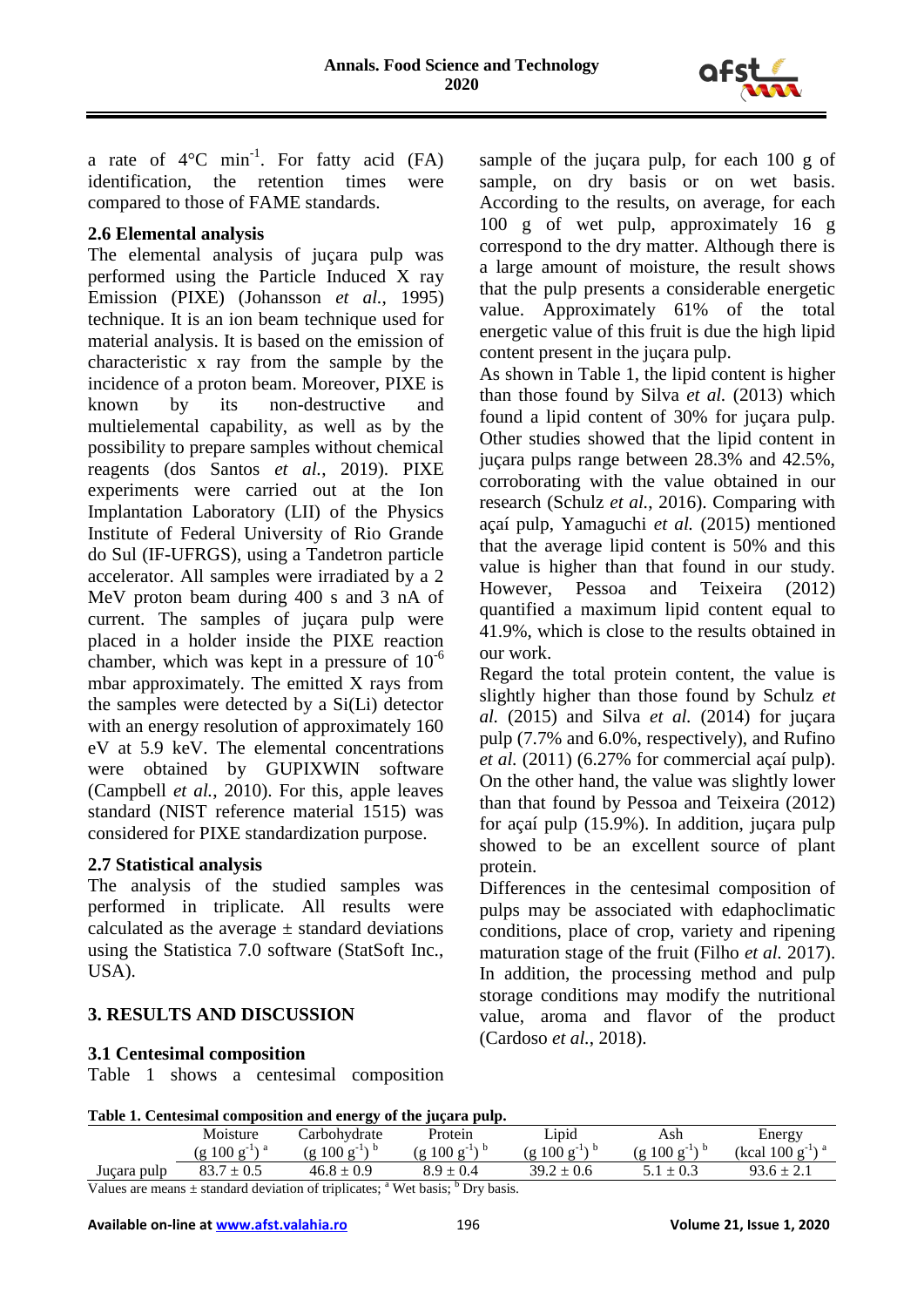

#### **3.2 Color parameters**

Table 2 shows the values obtained for color parameters and bioactive composition in the juçara pulp.

**Table 2. Analyses of physical-chemical parameters and bioactive composition of the juçara pulp.**

| <b>Analysis</b>                                                     | <b>Result</b>    |
|---------------------------------------------------------------------|------------------|
| $I^*$                                                               | $13.15 \pm 0.94$ |
| $a^*$                                                               | $4.47 \pm 0.28$  |
| $h^*$                                                               | $1.73 \pm 0.08$  |
| Hue angle $(°)$                                                     | $21.16 \pm 0.72$ |
| Total phenolic (mg $100 g^{-1}$ juçara pulp) <sup>b</sup>           | $8148.9 + 202.3$ |
| Total anthocyanin (mg $100 g-1$ juçara pulp) <sup>b</sup>           | $511.1 \pm 16.1$ |
| Carotenoids (mg $100 g^{-1}$ juçara pulp) <sup>b</sup>              | $0.74 \pm 0.05$  |
| Antioxidant activity DPPH ( $\mu$ g mL <sup>-1</sup> ) <sup>b</sup> | $26.6 \pm 1.5$   |

Values are means  $\pm$  standard deviation of triplicates;  $\alpha$  Wet basis;  $<sup>b</sup>$  Dry basis.</sup>

The parameters  $L^*$ ,  $a^*$  and  $b^*$  are of great interest because they can indicate the ripening stage of the fruits and the presence of anthocyanins. The higher intense color of the pulp leads to the expectation that the pulp would have higher anthocyanin levels, which could be confirmed by the luminosity and chromaticity parameters. According Schulz *et al.* (2015), chroma decreases during ripening of the fruit due to the degradation of chlorophyll and synthesis of anthocyanins, darkening the juçara pulp. As shown in Table 2, Hue angle value was similar to that found by Siqueira *et al.* (2018) of 17.22, and lower than those found by Silva *et al.* (2013) of 29.29, both for juçara pulp. Comparing with açaí pulp, Siqueira *et al.* (2018) obtained a Hue angle of 35.95. According to Schulz *et al.* (2015) over the ripening process, the fruit become bluish-black, corroborating with the value found for the Hue angle obtained in the present work. Differences in coloration of juçara pulp are expected because the fruits may have been collected at different maturation stages, affecting in color parameter results. Moreover, in the research by Siqueira *et al.* (2018) the levels of anthocyanins in the juçara pulp were higher than those found in the açaí pulp, which may explain the more intense coloration in the juçara pulp.

#### **3.3 Bioactive composition**

As shown in Table 2 the total phenolic content observed in this study is similar to those found by Bicudo *et al.* (2014) (8169 mg 100  $g^{-1}$  dry pulp) for pulps obtained from fruits collected in Santa Catarina, state in the border of Rio Grande do Sul, in immature violet stage. Other studies found different values for total phenolics, but it is known that many factors justify this difference in the concentration of phenolic compounds in juçara, including the time of samples collection, climate factors and the extraction methods for analysis (Schulz *et al.*, 2015; Garcia *et al.*, 2019).

A high concentration of anthocyanins can also be observed, which are secondary metabolites responsible for fruit coloration. The concentration of anthocyanins found in the present work is higher than the values reported by Rufino *et al.* (2010) (192 mg 100  $g^{-1}$  of juçara dry pulp and  $111,1$  mg  $100$  g<sup>-1</sup> of açaí dry pulp). According to the European Food Safety Authority (EFSA), the FAO/WHO Expert Committee on Food Additives (JECFA) has established an acceptable daily intake of up to 2.5 mg of grape anthocyanins  $kg^{-1}$  body weight (EFSA JOURNAL, 2013). Thus, the consumption of juçara pulp contributes to an appropriate intake of anthocyanin.

Regarding the carotenoid content, juçara pulp presented low levels of this compound when compared to other fruits. This result was already expected, since juçara fruit presents anthocyanins as the main pigment (Silva *et al.*, 2015). As shown in Table 2, juçara pulp has excellent antioxidant activity. According to Siqueira *et al.* (2018), antioxidant activity can be attributed to the presence of phenolic compounds and carotenoids. In the case of the juçara pulp studied in this work, the high antioxidant activity should be related predominantly to the high content of phenolic compounds, because the carotenoid concentration was found in lower concentration. Considering the high antioxidant activity, juçara pulp presents potential to protect against oxidative damage common in various degenerative diseases.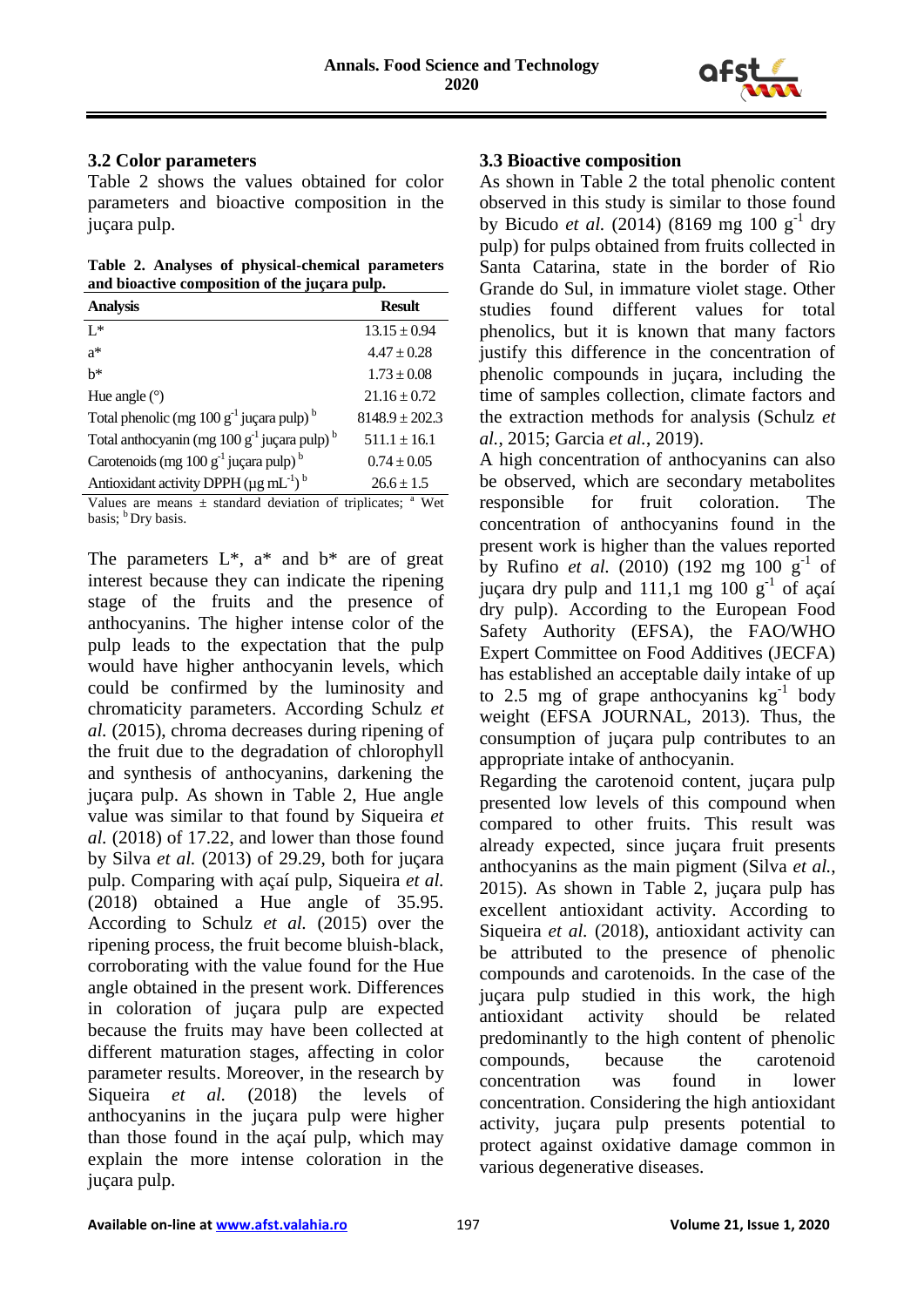

#### **3.4 Fatty acid composition**

In Table 3 the fatty acid composition is expressed as the percentage of the total fatty acid content of juçara pulp. The most abundant fatty acid in the juçara pulp was the oleic acid (42.7%), followed by palmitic acid (24.8%) and linoleic acid (19.6%), respectively. Together, they comprised 87.1% of total identified fatty acids. As can be observed, saturated fatty acids (SFAs) represent a considerable part of the fatty acids present, with 35%. Palmitoleic acid (2.1%) and linolenic acid (0.6%) were the fatty acids found in smaller quantities.

**Table 3. Fatty acid content of juçara pulp (dry basis).**

| <b>Fatty acids</b>                      | <b>Content</b><br>$\frac{9}{6}$ |  |
|-----------------------------------------|---------------------------------|--|
| C4:0, butyric acid                      | $10.2 \pm 0.5$                  |  |
| C16:0, palmitic acid                    | $24.8 \pm 2.8$                  |  |
| C16:1, palmitonoleic acid               | $2.1 \pm 0.3$                   |  |
| $C18:1$ n9, oleic acid                  | $42.7 \pm 4.1$                  |  |
| C18:2 n6, linoleic acid $(\omega - 6)$  | $19.6 \pm 2.0$                  |  |
| C18:3 n3, linolenic acid $(\omega - 3)$ | $0.6 \pm 0.1$                   |  |
| Saturated fatty acids (SFAs)            | 35.0                            |  |
| Unsaturated fatty acids (UFAs)          | 65.0                            |  |
| Monounsaturated fatty acids (MUFAs)     | 44,8                            |  |
| Polyunsaturated fatty acids (PUFAs)     | 20.2                            |  |
|                                         |                                 |  |

Values are means  $\pm$  standard deviation of triplicates

Comparing with the fatty acids found in this research, Silva *et al.* (2013) detected in samples of juçara pulp 36.0% of oleic acid, 34.4% of palmitic acid, 19.2% of linoleic acid, 2.6% of palmitoleic acid and 0.9% of linolenic acid. In another study, Schulz *et al.* (2015) quantified the fatty acid composition in seven different stages of juçara ripening and obtained values ranging from 26.6%- 44.8% of oleic acid, 21.9%-41.8% of palmitic acid, 26.6%-33.8% of linoleic acid, 0.9%-3.4% of palmitoleic acid and 0.6%-1.5% of linolenic acid. Different factors can affect fatty acid composition such as environmental conditions, geographical plant origin and fruit ripening stage (Altuna *et al.*, 2018; Garcia *et al*., 2019).

Most of the fatty acids found in this research are unsaturated fatty acids (MUFAs and PUFAs), which is desirable in a diet. PUFAs work to decrease LDL cholesterol levels in the blood and are used to the prevention of cardiovascular diseases (Pessoa *et al.*, 2015), whereas a good content of MUFAs allows high stability in lipid

#### oxidation (Altuna *et al*. 2018).

Comparing this research with the results obtained by other authors for açaí pulp, there were some differences. Santo *et al.* (2010) found levels of palmitic acid (23.91%) and linolenic acid (0.62%) very close to these found for juçara pulp. The palmitoleic acid content (3.98%) was higher, whereas the content of butyric acid (0.5%) and linoleic acid (10.89%) was much lower than those found in this study. Souza *et al.* (2017) detected similar value of SFAs (33.92%) for açaí pulp to those found in this study for juçara pulp. As for the MUFAs content (61.18%), these researchers obtained a higher value for açaí pulp, while the PUFAs content (4.9%) was much lower than those found in this research for juçara pulp. According to Yamaguchi *et al.* (2015), it is common the predominance of unsaturated fatty acids in the fruit pulp of the *Euterpe genus*, corroborating with the values found in the present study. Thus, a diet rich in essential fatty acids may incorporates juçara pulp as a potential source for these acids.

#### **3.5 Elemental analysis**

Table 4 shows the mineral composition of the juçara pulp obtained by PIXE analysis. In total, 17 elements were quantified. The number of minerals found in this work is in accordance with Schulz *et al.* (2016), which mentioned the presence of, at least, 17 elements in juçara pulp whereas Inada *et al.* (2015) quantified 14 elements in juçara pulp. According Damodaran and Parkin (2017), minerals are usually found in foods at relatively low concentrations but play an important role in living organisms.

Among the 17 minerals analyzed in this research, potassium (1519.1 mg 100  $g^{-1}$ ), calcium (347.4 mg 100 g-1 ), magnesium (223.7 mg 100 g-1 ), sulfur  $(219.5 \text{ mg } 100 \text{ g}^{-1})$ , silicon  $(198.8 \text{ mg } 100 \text{ g}^{-1})$  and phosphorus (187.0 mg 100  $g^{-1}$ ) were the minerals present in highest content, followed by manganese  $(13.9 \text{ mg } 100 \text{ g}^{-1})$ , aluminum  $(13.8 \text{ mg } 100 \text{ g}^{-1})$ and iron  $(3.96 \text{ mg } 100 \text{ g}^{-1})$ . The higher amount of potassium in relation to the other minerals was expected, since in general the plant tissues are rich in this element. Potassium has high mobility in plants, and low affinity for organic chelates (Blank *et al.*, 2017; Damodaran and Parkin, 2017).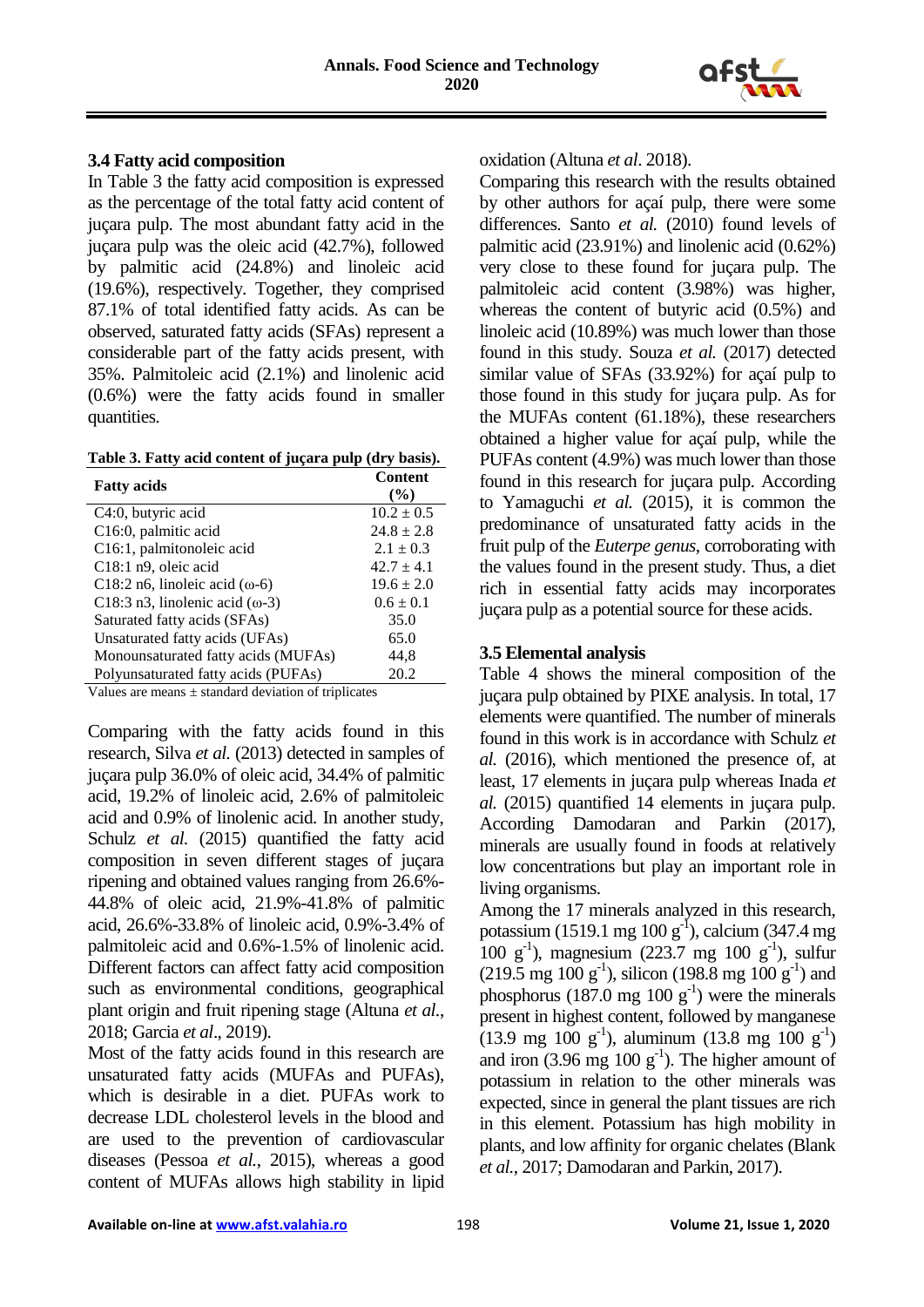

| Mineral | Concentration<br>$(mg 100 g^{-1})$ | Mineral   | Concentration<br>$(mg 100 g-1)$ | Mineral | Concentration<br>$(mg 100 g^{-1})$ |
|---------|------------------------------------|-----------|---------------------------------|---------|------------------------------------|
| K       | $1519.13 \pm 251.80$               | Mn        | $13.89 \pm 1.50$                | Br      | $1.32 \pm 0.35$                    |
| Ca      | $347.45 \pm 26.49$                 | Al        | $13.77 \pm 1.36$                | Cu      | $1.02 \pm 0.15$                    |
| Mg      | $223.70 \pm 22.52$                 | Fe        | $3.96 \pm 0.57$                 | Ti      | $0.59 \pm 0.12$                    |
| S       | $219.46 \pm 23.27$                 | Rb        | $3.55 \pm 0.72$                 | Cr      | $0.39 \pm 0.09$                    |
| Si      | $198.79 \pm 15.38$                 | Zn        | $2.99 \pm 0.44$                 | Ni      | $0.10 \pm 0.02$                    |
| P       | $187.05 \pm 21.34$                 | <b>Sr</b> | $2.75 \pm 0.40$                 |         |                                    |

**Table 4. Mineral composition of juçara pulp (dry basis) obtained by PIXE analysis.**

Values are means  $\pm$  standard deviation of triplicates.

According to the Brazilian Table of Food Composition (TACO, 2011), in banana, which is widely known to be a source of potassium, the maximum amount found was 387 mg of potassium per 100 g of fresh banana, with a mean humidity of 70.1%, which is equivalent to approximately 12.94 mg of potassium per g of dry solid. In our study we found 15.2 mg  $g^{-1}$ of dry juçara pulp. It shows that juçara pulp can be considered an excellent source of potassium. If the Recommended Dietary Allowance (RDA) of potassium for adults should be at least 3510 mg (WHO, 2012), the consumption of 250 g of the juçara pulp suggests an intake of 18% of the RDA for potassium, approximately, considering the concentration determined in this study.

Schulz *et al.* (2016) published a thorough review of mineral levels in juçara pulp, on a dry basis, considering the ranges for the concentration of potassium (419-1291 mg 100  $g^{-1}$ ), calcium (76-596.7 mg 100  $g^{-1}$ ), magnesium (47-183 mg 100  $g^{-1}$ ), phosphorus  $(41-132 \text{ mg } 100 \text{ g}^{-1})$ , iron  $(4-7 \text{ mg } 100 \text{ g}^{-1})$ , zinc  $(1-3 \text{ mg } 100 \text{ g}^{-1})$ , copper and nickel (less than 1 mg  $100 \text{ g}^{-1}$ ). As can be observed in Table 3, the values reported in the present work were in the range or near to the levels mentioned by Schulz *et al.* (2016).

According Blank *et al.* (2017), calcium, magnesium and zinc are required as cofactors in enzymatic processes, participating in the structure of the DNA self-repair system. The absence of iron in the organisms makes the synthesis of hemoglobin unviable, causing anemia. By including juçara pulp in the diet, iron uptake problem may be one way to

minimize this problem. However, iron of vegetable origin is less bioavailable than iron of animal origin (Inada *et al.*, 2015). Depending on the ripening stage of the fruit, the bioaccessible fraction of the iron present in the juçara pulp can be up to 29.5% (Schulz *et al.*, 2017).

#### **4. CONCLUSION**

Due to the high lipid content, juçara pulp has a high energetic value and it is recommended to be consumed in moderation by people with a low-calorie diet. By other side, the high protein content makes the juçara pulp as an alternative source to the ingestion of proteins of plant origin. Moreover, juçara pulp is an important source for some minerals, such as iron and potassium. These and the other results presented in this work endorse that the fruit of *Euterpe edulis* is a rich source of different organic compounds and minerals, some of them essential to human organism. Based on this, the use of juçara pulp is a useful alternative for local farmers for consume in natura as well as a raw material to produce foodstuff rich in nutrients and with plan origin.

## **Acknowledgments**

We gratefully acknowledge the financial support gave by the Conselho Nacional de Desenvolvimento Científico e Tecnologia - CNPq.

## **Conflicts of Interest**

Authors declare that there are no conflicts of interest.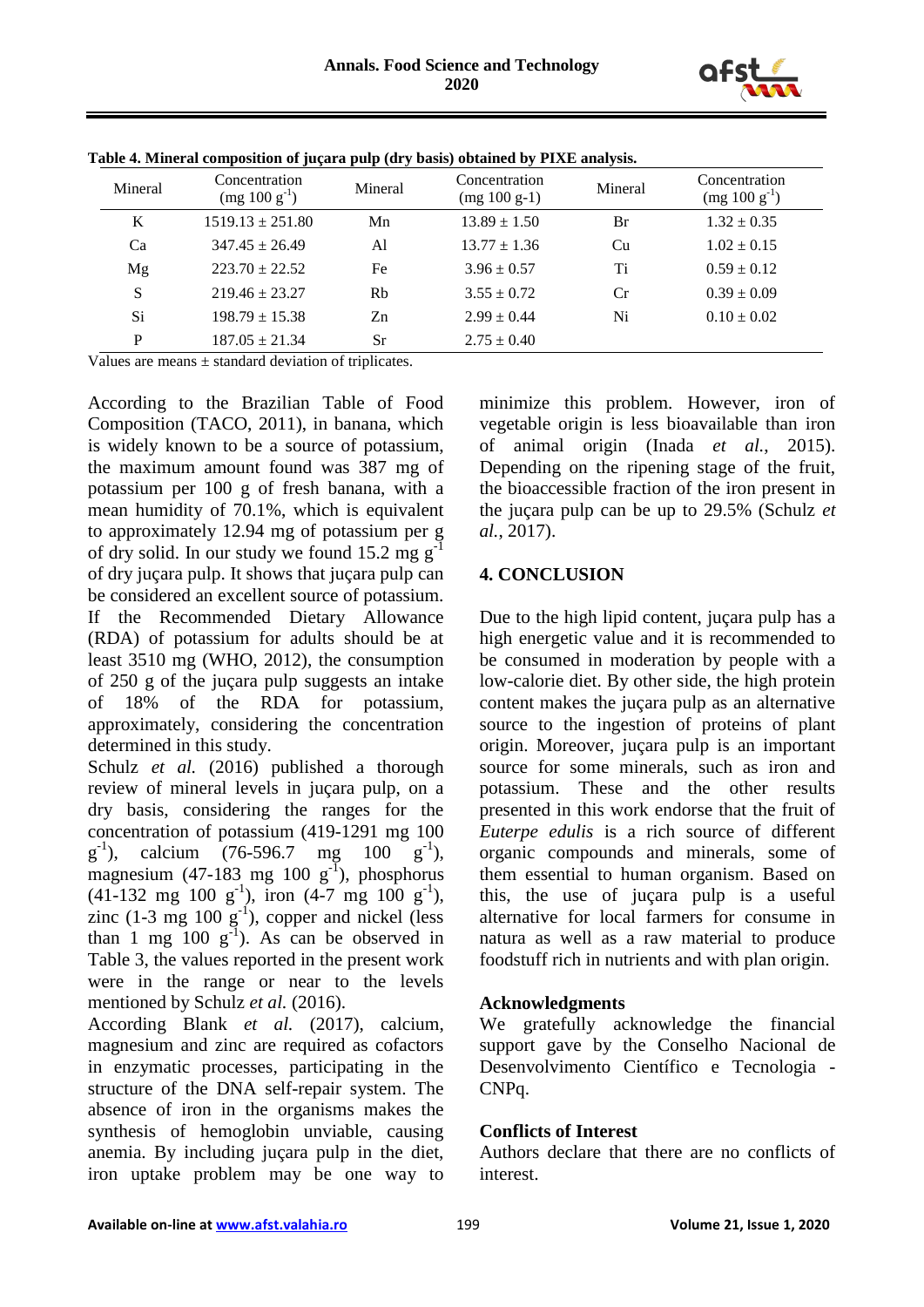

#### **5. REFERENCES**

- [1]. Schulz, M., Borges, G. S. C., Gonzaga, L. V., Costa, A. C. O., and Fett, R. Juçara fruit (Euterpe edulis Mart.): Sustainable exploitation of a source of bioactive compounds. Food Research International, 89(1), 2016, 14-26.
- [2]. Cardoso, A. L., Liz, S., Rieger, D. K., Farah, A. C. A., Vieira, F. G. K., Assis, M. A. A., and Pietro, P. F. D. An update on the biological activities of Euterpe edulis (Juçara). Planta Medica, 84(8), 2018, 487-499.
- [3]. Schulz, M., Gonzaga, L. V., Souza, V., Farina, M., Vitali, L., Micke, G. A., Costa, A. C. O., and Fett, R. Neuroprotective effect of juçara (Euterpe edulis Martius) fruit extracts against glutamate-induced oxytosis in HT22 hippocampal cells. Food Research International, 120, 2019, 114–123.
- [4]. Schulz, M., Biluca, F. C., Gonzaga, L. V., Borges, G. S. C., Vitali, L., Micke, G. A., Gois, J. S., Almeida, T. S., Borges, D. L. G., Miller, P. R. M., Costa, A. C. O., and Fett, R. Bioaccessibility of bioactive compounds and antioxidant potential of juçara fruit (Euterpe edulis Martius) subjected to in vitro gastro intestinal digestion. Food Chemistry, 228, 2017, 447-454.
- [5]. Siqueira, A. P. S., Santos, K. F., Barbosa, T. A., Freire, L. A. S., and Camêlo, Y. A. Technological differences between açai and juçara pulps and their sorbets. Brazilian Journal of Food Technology, 21, 2018, e2017047.
- [6]. Inada, K. O. P., Oliveira, A. A., Revorêdo, T. B., Martins, A. B., Lacerda, E. C. Q., Freire, A. S., Braz, B. F., Santelli, R. E., Torres, A. G., Perrone, D., and Monteiro, M. C. Screening of the chemical composition and occurring antioxidants in jabuticaba (Myrciaria jaboticaba) and jussara (Euterpe edulis) fruits and their fractions. Journal of Functional Foods, 17, 2015, 422-433.
- [7]. Schulz, M., Borges, G. S. C., Gonzaga, L. V., Seraglio, S. K. T., Olivo, I. S., Azevedo, M. S., Nehring, P., Gois, J. S., Almeida, T. S., Vitali, L., Spudeit, D. A., Micke, G. A., Borges, D. L. G., and Fett, R. Chemical composition, bioactive compounds and antioxidant capacity of juçara fruit (Euterpe edulis Martius) during ripening. Food Research International, 77(2), 2015, 125-131.
- [8]. Castro, R. W., Borges, G. C., Gonzaga, L., and Ribeiro, D. H. B. Quality of the beverage preparation produced from juçara pulp subjected to heat treatment. Brazilian Journal of Food Technology, 19, 2016, e2015008.
- [9]. Garcia, J. A. A., Corrêa, R. C. G., Barros, L., Pereira, C., Abreu, R. M. V., Alves, M. J., Calhelha, R. C., Bracht, A., Peralta, R. M., and Ferreira, I. C. F. R. Chemical composition and biological activities of Juçara (Euterpe edulis Martius) fruit by-products, a promising

underexploited source of high-added value compounds. Journal of Functional Foods, 55, 2019, 325-332.

- [10]. Felzenszwalb, I., Marques, M. R. C., Mazzei, J. I., and Aiub, C. A. F. Toxicological evaluation of Euterpe edulis: a potential superfruit to be considered. Food and Chemical Toxicology, 58, 2013, 536-544.
- [11]. Pessoa, A. S., Podestá, R., Block, J. M., Franceschi, E., Dariva, C., and Lanza, M. Extraction of pequi (Caryocar coriaceum) pulp oil using subcritical propane: Determination of process yield and fatty acid profile. Journal of Supercritical Fluids, 101, 2015, 95-103.
- [12]. Yamaguchi, K. K. L., Pareira, L. F. R., Lamarão, C. V., Lima, E. S., and Veiga-Junior, V. F. Amazon acai: Chemistry and biological activities: A review. Food Chemistry, 179, 2015, 137-151.
- [13]. Souza, B. S. F., Carvalho, H. O., Taglialegna, T., Barros, A. S. A. B., Cunha, E. L., Ferreira, I. M., Keita, H., Navarrete, A., Carvalho, J. C. T. Effect of Euterpe oleracea Mart. (Açaí) oil on dyslipidemia caused by Cocos nucifera L. saturated fat in wistar rats. Journal of Medicinal Food, 20(9), 2017, 840-837.
- [14]. Altuna, J. L., Silva, M., Álvarez, M., Quinteros, M. F., Morales, D., and Carrillo, W. Yellow pitaya (Hylocereus megalanthus) fatty acids composition from ecuadorian amazonia. Asian Journal of Phamarceutical and Clinical Research, 11(11), 2018, 218-221.
- [15]. Silva, P. P. M., Carmo, L. F., Silva, G. M., Silveira-Diniz, M. F., Casemiro, R. C., and Spoto, M. H. F. Physical, chemical and lipid composition of juçara (Euterpe edulis Mart.) pulp. Brazilian Journal of Food and Nutrition, 24(1), 2013, 7-13. Retrieved on August 11, 2019 from http://servbib.fcfar.unesp.br/seer/index.php/alimentos/article /view/7/2313.
- [16]. Damodaran, S. and Parkin, K.. Fennema's Food Chemistry. 5th ed., CRC Press, New York, 2017.
- [17]. Pessoa, J. D. C. and Teixeira, G. H. A. Tecnologias para inovação nas cadeias euterpe. Embrapa, Brasília, 2012.
- [18]. Association of Official Analytical Chemists. Official methods of analysis, 18th ed., Gaithersburg, Maryland, 2005.
- [19]. Fuleki, T., and Francis, F. J. Quantitative methods for analysis. 1. Extraction and determination of total anthocyanin in cranberries. Journal of Food Science, 33(1), 1968, 72-77.
- [20]. Brand-Williams, W., Cuvelier, M. E., and Berset, C. Use of a free radical method to evaluate antioxidant activity. LWT – Food Science and Technology, 28(1), 1995, 25-30.
- [21]. Rodrigues-Amaya, D. B, and Kimura, M. HarvestPlus handbook for carotenoid analysis. International Food Policy Research Institute